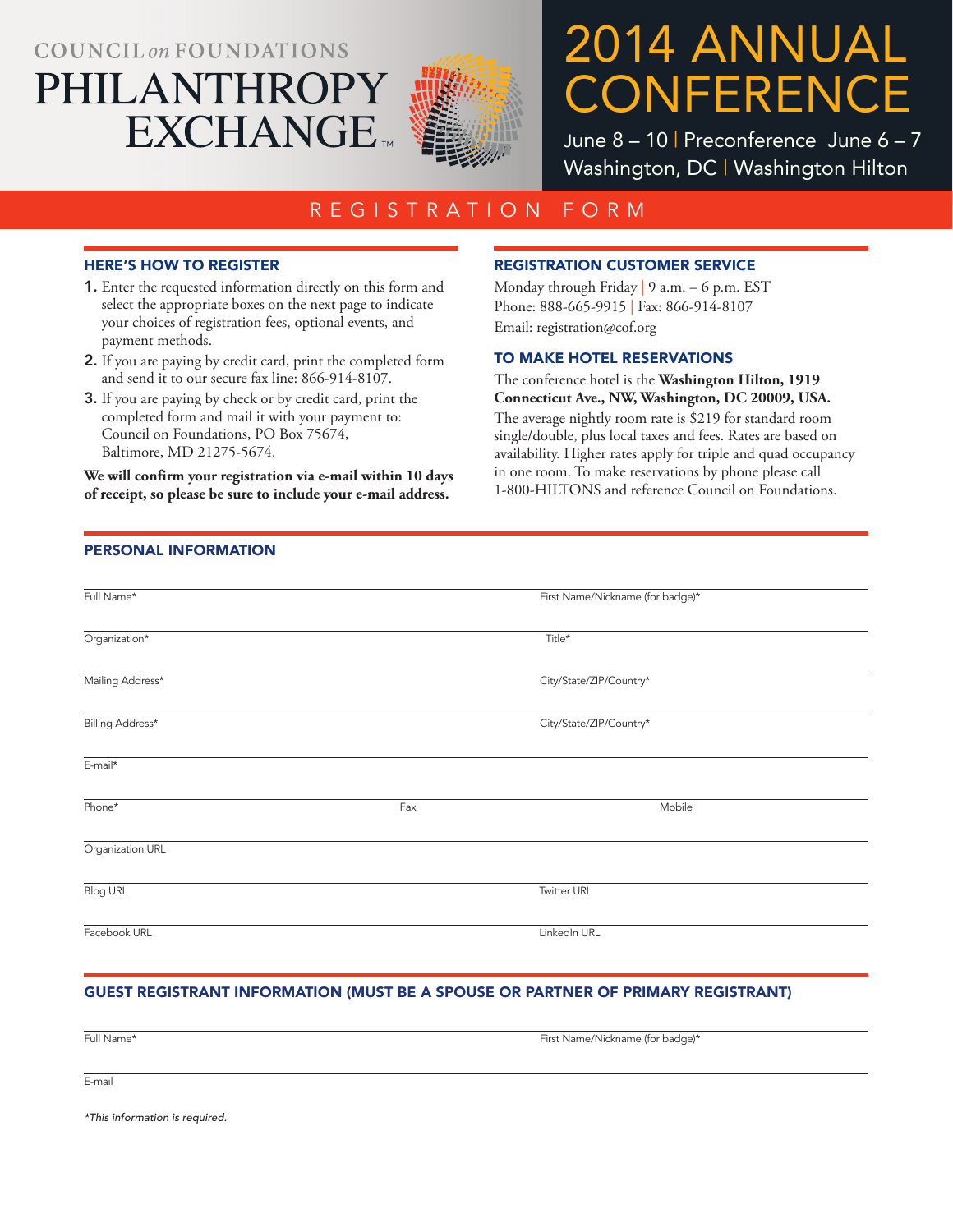### **COUNCIL on FOUNDATIONS**

PHILANTHROPY



# 2014 ANNUAL CONFERENCE

June 8 - 10 | Preconference June 6 - 7 Washington, DC | Washington Hilton

❑ Diabetic

### REGISTRATION FORM

#### RELATIONSHIP TO ORGANIZATION REPRESENTED

**EXCHANGE** 

Check all that apply. Please select at least one.

|  | CEO/Executive Director/President |
|--|----------------------------------|
|--|----------------------------------|

❑ Community Foundation Donor Advisor

- ❑ Board Trustee/Member
- ❑ Financial Staff
- Administrative Staff ❑
- ❑ Program/Grantmaking/Community Leadership Staff
- ❑ Technology Staff
- ❑ Communications/Marketing Staff
- ❑ Human Resources Staff
- □ Development/Donor Services Staff
- ❑ Family Foundation: Family Member
- ❑ Family Foundation: Non-Family Member
- ❑ Student
- ❑ Consultant
- ❑ Other / Staff

#### Are you a…

❑ Next Generation Member ❑ First-Time Attendee

#### About your organization

Year organization was established \_

#### For non-members only

Type of organization (e.g. community or family foundation, regional association)\_\_\_\_\_\_\_\_\_\_\_\_\_\_\_\_\_\_\_\_\_\_\_\_\_\_\_\_\_\_\_\_\_\_\_\_\_\_\_\_\_\_\_\_

Organization's approximate assets  $\$\_$ 

Organization's approximate annual grant level \$

#### SPECIAL NEEDS

If you have a special dietary need, please check one:

- ❑ Gluten-free
	- ❑ Kosher
		- ❑ Vegan

\_\_\_\_\_\_\_\_\_\_\_\_\_\_\_\_\_\_\_\_\_\_\_\_\_\_\_\_\_\_\_\_\_\_\_\_\_\_\_\_\_\_\_\_\_

- ❑ Food Allergy ❑ Non-dairy
- ❑ Other:

❑ Vegetarian

#### OTHER SPECIAL CONSIDERATIONS

- ❑ Accessibility Needs
- ❑ Hearing Needs
- ❑ Visual Needs
- $\Box$  Other:

#### **CONSENT**

- $\Box$  I do not wish to receive information from grantmaker service organizations (e.g., regional associations)
- $\Box$  I do not wish to receive information from exhibitors and sponsors

I allow the Council to publish my name, title, and organization in the conference registrant directories available to registrants and online:

 $\Box$  Yes  $\Box$  No

I allow the Council to post on its website or that of a third party any photographs that may be taken of me during this event: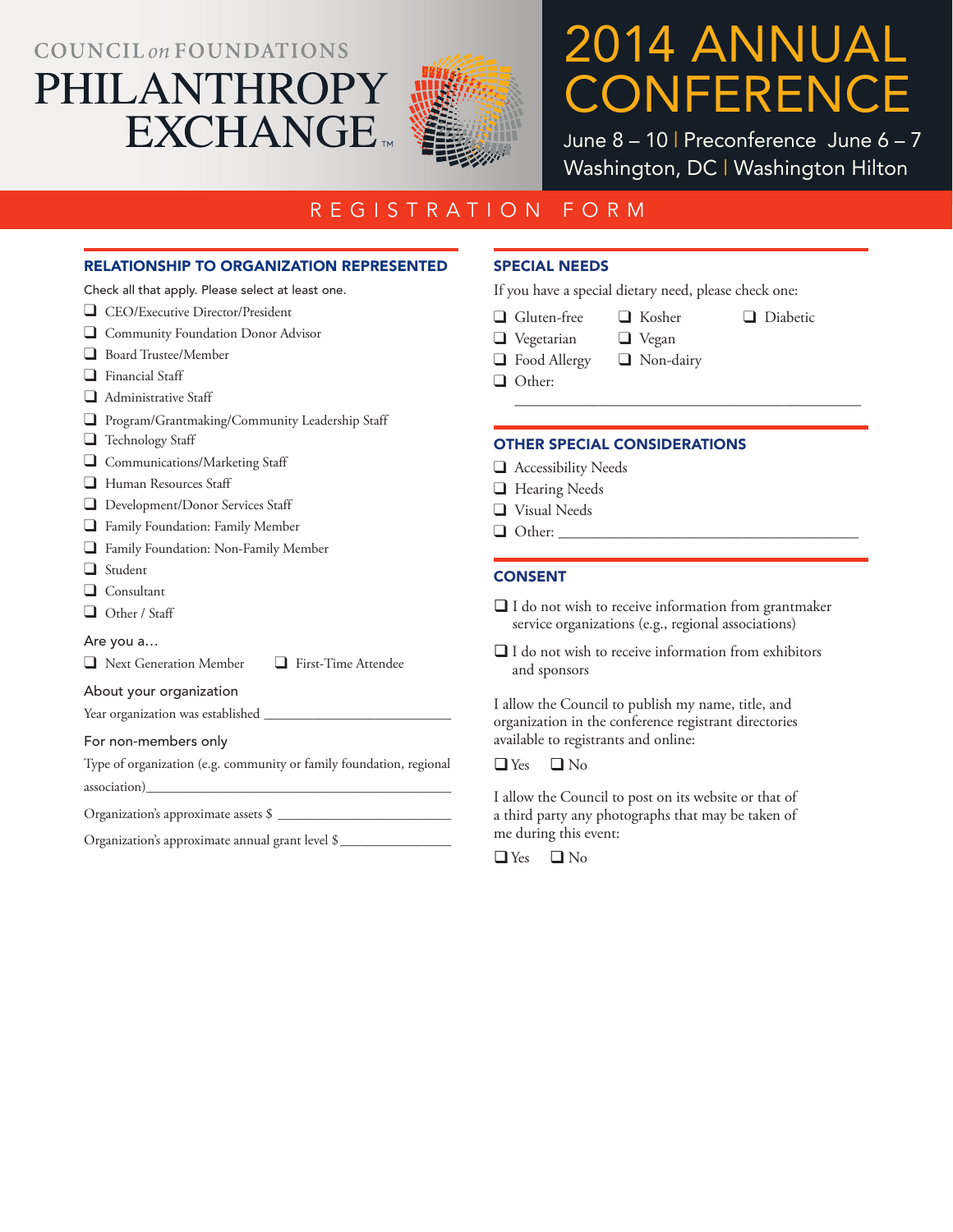## **COUNCIL on FOUNDATIONS** PHILANTHROPY **EXCHANGE**



# 2014 ANNUAL **CONFERENCE**

June 8 – 10 | Preconference June 6 – 7 Washington, DC | Washington Hilton

### REGISTRATION FORM

| <b>PRECONFERENCE SESSIONS REGISTRATION</b>   |                                                                                                  |              |              |
|----------------------------------------------|--------------------------------------------------------------------------------------------------|--------------|--------------|
| Date                                         | <b>Session</b>                                                                                   | Member       | Non-member   |
| Friday, June 6 - Saturday June 7             | Essential Skills & Strategies Course                                                             | $\Box$ \$325 | $\Box$ \$625 |
| Saturday, June 7                             | CEO & Trustee Preconference Program                                                              | $\Box$ \$250 | $\Box$ \$475 |
| Saturday, June 7                             | Global Grantmaking Reception & Dinner                                                            | $\Box$ \$250 | $\Box$ \$400 |
| Saturday, June 7                             | Women Transforming Leadership Preconference                                                      | $\Box$ \$250 | $\Box$ \$475 |
| Saturday, June 7                             | Family Philanthropy - Pop Up Think Tank: Working Across the<br>Generations in Philanthropy       | $\Box$ \$250 | $\Box$ \$475 |
| Sunday, June 8                               | Corporate Breakfast: Increasing Impact Enhancing Value<br>(Corporate Philanthropy Trends Update) | $\Box$ \$100 | $\Box$ \$200 |
| <b>POST-CONFERENCE SESSIONS REGISTRATION</b> |                                                                                                  |              |              |
| Date                                         | <b>Session</b>                                                                                   | Member       | Non-member   |

| Date             | <b>Session</b>                                                         | Member Non-member |
|------------------|------------------------------------------------------------------------|-------------------|
| Tuesday, June 10 | Corporate Program: What's Corporate Philanthropy's Next Chapter? 45150 | $\Box$ \$300      |

#### BUNDLING DISCOUNTS

Register for the Global Dinner & Corporate Breakfast & save \$50 off the total!

Register for the Corporate Breakfast & Post-Conference Corporate Program & save \$50 off the total

Register for the Global Dinner, Corporate Breakfast & Post-Conference Corporate Program & save \$100 off the total!

| <b>CONFERENCE REGISTRATION</b>                                                                                                                                                                                                   | <b>Early Bird</b><br>Before 5/9 | Regular<br>On or After 5/9 |
|----------------------------------------------------------------------------------------------------------------------------------------------------------------------------------------------------------------------------------|---------------------------------|----------------------------|
| Full Conference – Member                                                                                                                                                                                                         | $\Box$ \$1,000                  | $\Box$ \$1,200             |
| Multiple Registrants Discount                                                                                                                                                                                                    | $\Box$ \$800                    | $\Box$ \$800               |
| (Value Pack Discount: Special Members-Only Offer – register three or more staff members from the same<br>organization at the full conference rate and additional registrants will receive the value pack registration discount.) |                                 |                            |
| Full Conference – Non-member                                                                                                                                                                                                     | $\Box$ \$1,500                  | $\Box$ \$1,700             |
| International – Member                                                                                                                                                                                                           | $\Box$ \$650                    | $\Box$ \$650               |
| International – Non-member                                                                                                                                                                                                       | $\Box$ \$1,000                  | $\Box$ \$1,000             |
| Guest Registration – Member                                                                                                                                                                                                      | $\Box$ \$650                    | $\Box$ \$750               |
| Guest Registration – Non-member                                                                                                                                                                                                  | $\Box$ \$900                    | $\Box$ \$1,150             |
| Student Registration - Member*                                                                                                                                                                                                   | $\Box$ \$650                    | $\Box$ \$750               |
| Student Registration - Non-member*<br>* Students and recent graduates from accredited educational institutions may be eligible to attend the 2014 Philanthropy Exchange Conference                                               | $\Box$ \$900                    | $\Box$ \$1,100             |

*\* Students and recent graduates from accredited educational institutions may be eligible to attend the 2014 Philanthropy Exchange Conference at the student rate. Students should complete the registration process and submit a letter with area of study, anticipated graduation date, and the reason for attending the conference to registration@cof.org. Students who are affiliated with an organization that is a Council member should register through the organization.*

#### DAY RATES

Sunday/Monday Tuesday ■ Member: \$550 → Member: \$425 Non-Member: \$750 Non-Member: \$625